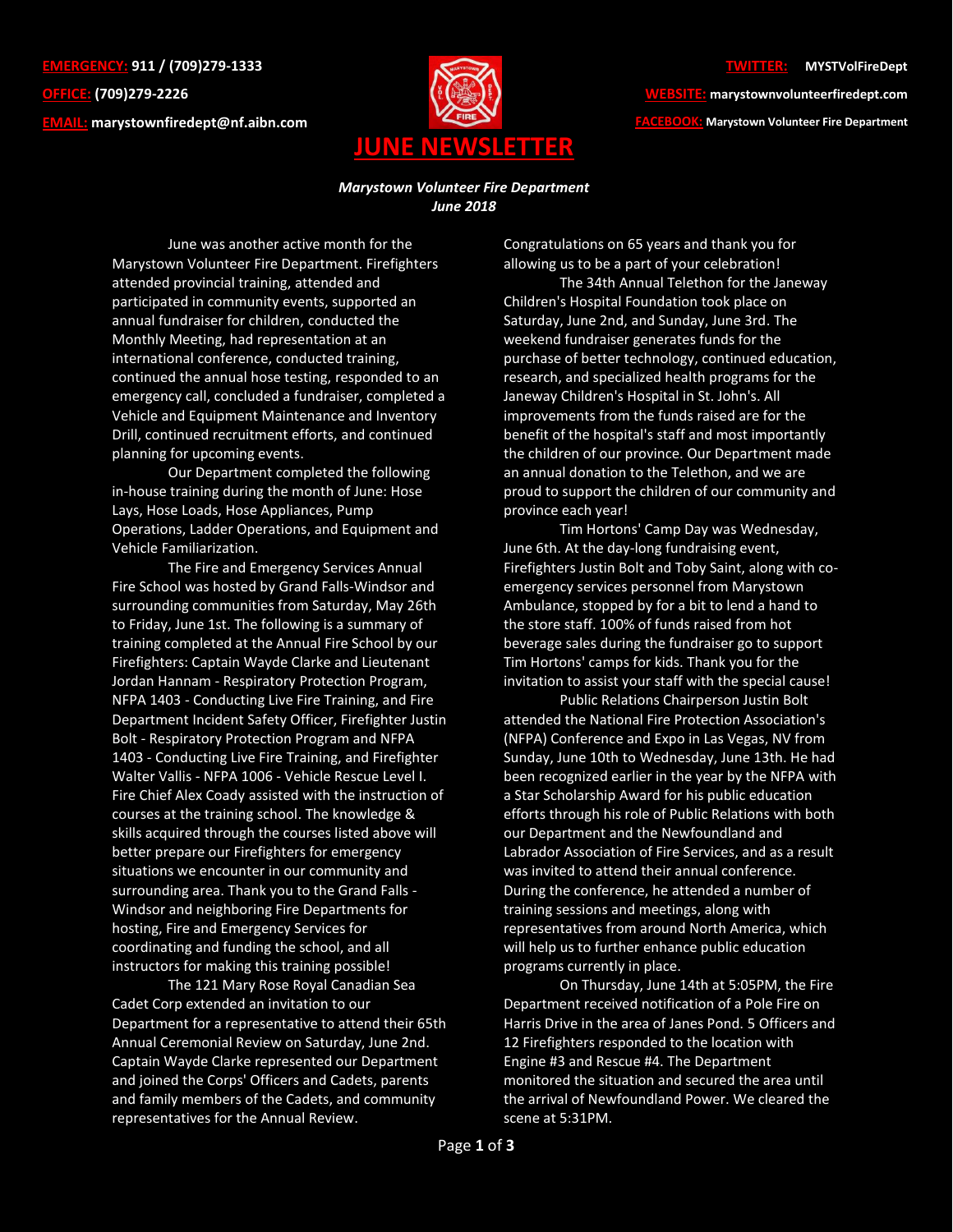Our Annual "Grand in EACH Hand" ticket sale was another great success, and the ticket draw was completed on Sunday, June 17th. Congratulations to Ashley Ayers on winning the ticket draw! The ticket sale was in support of the Cancer Relay for Life, with half of the proceeds going to the winner and the other half going towards the cause. Thank you to everyone who supported our sale and contributed to the worthwhile cause!

The 14th Annual Burin Peninsula Cancer Relay for Life was held on Saturday, June 23rd at the Marystown Track and Field Complex. Our Firefighters and family members participated as a team again this year, which we have done for the past eight years, in support of cancer survivor and fellow Firefighter Terry Price. Laps were completed by the Cancer Survivors, Caregivers and Teams early in the afternoon, followed by hundreds of laps by participants throughout the day. Activities for all ages filled the day, while turns were took completing laps on the track, and the Relay concluded with the emotional luminary ceremony around 9PM. We joined twelve teams for the Relay, which raised over \$35,000. Awesome job to everyone who came out to support a cause which has affected many of us in some way!

The Fire Department hosted a Recruitment Open House on Sunday, June 24th to aid the ongoing recruitment efforts by the Department to fill current vacancies. The Open House aimed to attract future Firefighters to visit the Fire Hall, meet and talk with current Firefighters, and submit applications to join our organization. Thank you to those who came out and showed interest in serving our community!

The 2nd Annual Show Your Ride(Car Show) is being hosted by our Fire Department on Saturday, July 14th at the Marystown Track and Field Complex on Harris Drive.(Alternate Date: Sunday, July 15th). The event will feature our 1967 Dodge Fire Truck - Engine #1, along with vehicles from the past and present. A parade will follow the show. The Show will run from 1PM to 4PM, and admission is \$2 per person or goodwill offering. Registration for vehicles is \$10, and we encourage you to register early please contact Justin Nolan - (709)276-0073, Rodney Nolan - (709)277-5755, or Perry Brushett - (709)277- 4506. Come along and bring the family to view the vehicles on display, and enjoy the other attractions we have planned for you!

In just over a month on Sunday, August 5th, we will be hosting the 12th Annual Demolition Derby! The event will take place at the pit in Black Brook, on the highway between Burin and Marystown. Are you interested in driving a vehicle in the Derby(license required)? Do you have a vehicle you no longer use and would like to donate? If you

answered yes to either of the questions above, please contact Fundraising Committee Chairperson Colin Farewell at (709)277-5428 or the Fire Hall at (709)279-2226. We look forward to hearing from you!

## *Upcoming Events:*

**\* Sunday, July 1st, 2018** - Participation in the Canada Day Parade and Memorial Service in Burin at 10:30AM. **\* Sunday, July 1st, 2018** - Assistance with the Canada Day Fireworks show. **\* Saturday, July 14th, 2018** - 2nd Annual Show Your Ride starting

at 1PM at the Track and Field Complex. Come along to see the many vehicles on display, along with attractions for the young and old alike(More details to follow). Alternate Date: Sunday, July 15th.



**Picture 1. Sea Cadet Ceremonial Review**



**Picture 2. Tim Hortons' Camp Day**



**Picture 3. National Fire Protection Association Conference and Expo**